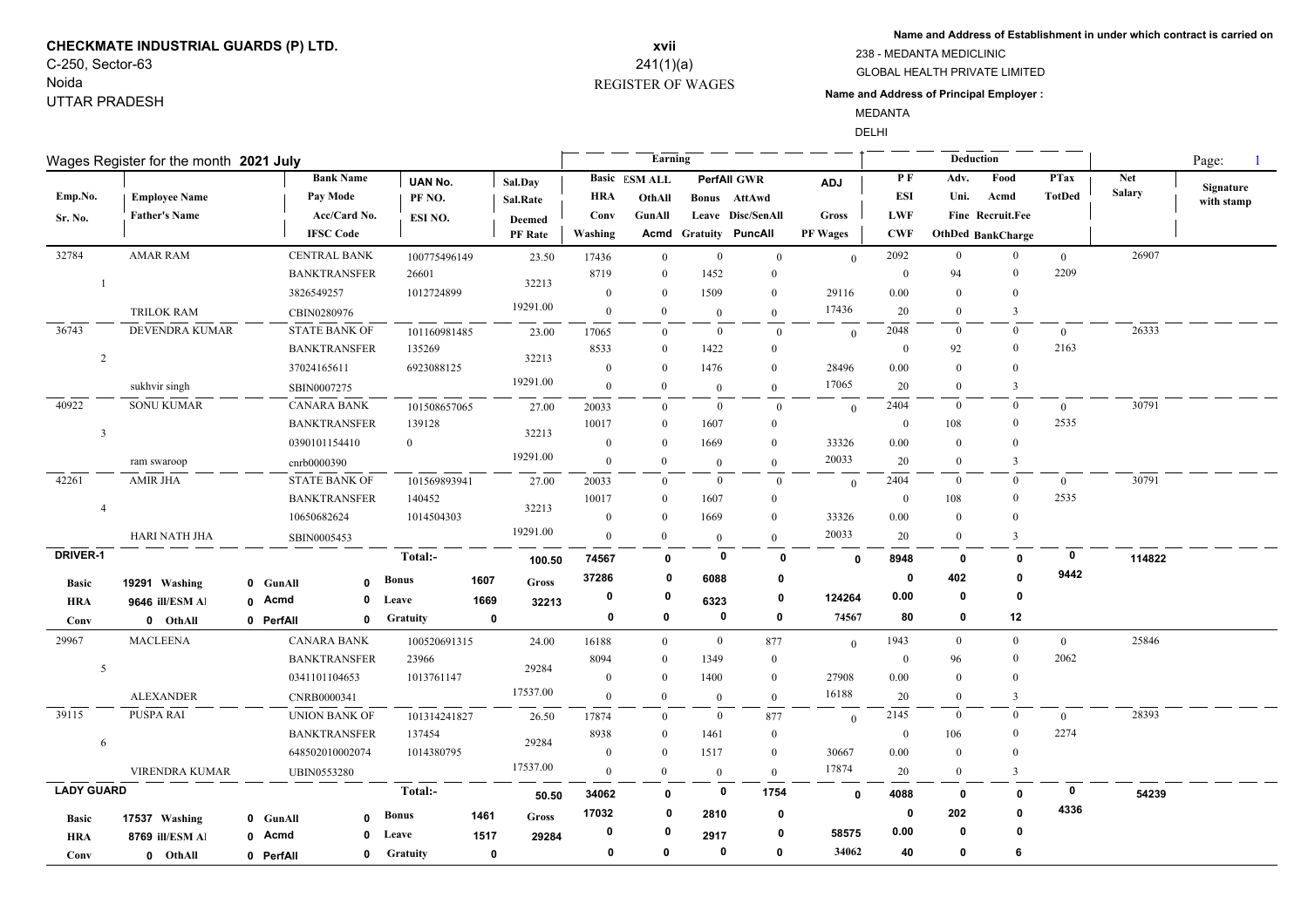# **CHECKMATE INDUSTRIAL GUARDS (P) LTD.** C-250, Sector-63

### Noida UTTAR PRADESH

## REGISTER OF WAGES **xvii** 241(1)(a)

**Name and Address of Establishment in under which contract is carried on**

#### GLOBAL HEALTH PRIVATE LIMITED 238 - MEDANTA MEDICLINIC

### **Name and Address of Principal Employer :**

MEDANTA DELHI

| PF<br><b>Net</b><br><b>Bank Name</b><br>Adv.<br>Food<br><b>PTax</b><br><b>Basic</b> ESM ALL<br><b>PerfAll GWR</b><br>UAN No.<br>Sal.Day<br><b>ADJ</b><br>Signature<br><b>Salary</b><br><b>TotDed</b><br>Pay Mode<br>ESI<br>Acmd<br>Emp.No.<br><b>HRA</b><br>Uni.<br><b>Employee Name</b><br>PF NO.<br>OthAll<br>Bonus AttAwd<br>Sal.Rate<br>with stamp<br>Acc/Card No.<br><b>LWF</b><br>Fine Recruit.Fee<br><b>Father's Name</b><br>Leave Disc/SenAll<br><b>Gross</b><br>Conv<br>GunAll<br>Sr. No.<br>ESI NO.<br><b>Deemed</b><br><b>IFSC</b> Code<br><b>Acmd Gratuity PuncAll</b><br><b>CWF</b><br>Washing<br><b>PF Wages</b><br><b>OthDed BankCharge</b><br><b>PF</b> Rate<br>15703<br><b>RAJEEV KUMAR</b><br>$\overline{0}$<br>30560<br><b>CANARA BANK</b><br>$\overline{0}$<br>2104<br>$\overline{0}$<br>100293974941<br>26.00<br>3507<br>$\overline{0}$<br>17537<br>$\overline{0}$<br>$\theta$<br>2231<br>$\overline{0}$<br>9586<br>8769<br>1461<br>104<br><b>BANKTRANSFER</b><br>$\theta$<br>$\mathbf{0}$<br>$\bf{0}$<br>$7\phantom{.0}$<br>29284<br>1013096071<br>32791<br>0268108064764<br>$\overline{0}$<br>1517<br>$\boldsymbol{0}$<br>0.00<br>$\mathbf{0}$<br>$\mathbf{0}$<br>$\theta$<br>17537.00<br>17537<br><b>MOHAN LAL</b><br>20<br>$\overline{3}$<br>$\overline{0}$<br>$\overline{0}$<br>$\theta$<br>$\overline{0}$<br>CNRB0000268<br>$\theta$<br>21677<br>SANJAY KUMAR SINGH<br><b>PUNJAB</b><br>31487<br>2185<br>$\mathbf{0}$<br>$\bf{0}$<br>$\bf{0}$<br>100333543436<br>3507<br>$\mathbf{0}$<br>27.00<br>18212<br>$\theta$<br>$\theta$<br>2316<br><b>BANKTRANSFER</b><br>16320<br>9106<br>1461<br>$\boldsymbol{0}$<br>$\mathbf{0}$<br>108<br>$\bf{0}$<br>$\mathbf{0}$<br>8<br>29284<br>33803<br>1518000101094024<br>2007387787<br>$\mathbf{0}$<br>1517<br>$\boldsymbol{0}$<br>0.00<br>$\Omega$<br>$\Omega$<br>$\theta$<br>17537.00<br>18212<br>$\overline{0}$<br><b>BACHHA SINGH</b><br>$\overline{0}$<br>20<br>3<br>$\Omega$<br>PUNB0151800<br>$\theta$<br>$\mathbf{0}$<br>36267<br><b>VIJAY PASWAN</b><br><b>AU SMALL</b><br>81<br>4545<br>100453044863<br>$\mathbf{0}$<br>1.00<br>675<br>$\bf{0}$<br>3507<br>$\bf{0}$<br>$\bf{0}$<br>$\boldsymbol{0}$<br>$\theta$<br>88<br>$\Omega$<br><b>BANKTRANSFER</b><br>134660<br>337<br>56<br>$\theta$<br>$\theta$<br>$\mathbf{0}$<br>$\overline{4}$<br>9<br>29284<br>1014251794<br>58<br>4633<br>0.00<br>1751240313586028<br>$\overline{0}$<br>$\theta$<br>$\theta$<br>$\Omega$<br>$\Omega$<br>17537.00<br>675<br><b>BHARAT PASWAN</b><br>$\mathbf{0}$<br>$\mathbf{0}$<br>$\mathbf{0}$<br>$\Omega$<br>$\overline{3}$<br>AUBL0002403<br>$\overline{0}$<br>$\mathbf{0}$<br><b>RAJESH KUMAR</b><br>31487<br>42063<br>2185<br><b>STATE BANK OF</b><br>$\overline{0}$<br>$\overline{0}$<br>$\mathbf{0}$<br>$\overline{0}$<br>3507<br>100711483713<br>27.00<br>18212<br>$\theta$<br>$\Omega$<br>2316<br><b>BANKTRANSFER</b><br>140248<br>9106<br>1461<br>$\boldsymbol{0}$<br>$\bf{0}$<br>108<br>$\theta$<br>$\theta$<br>10<br>29284<br>61118567994<br>1014498675<br>33803<br>$\boldsymbol{0}$<br>$\theta$<br>1517<br>$\boldsymbol{0}$<br>0.00<br>$\Omega$<br>$\Omega$<br>17537.00<br>18212<br>$\overline{0}$<br>$\overline{0}$<br>20<br>3<br>$\overline{0}$<br>mangtu ram<br>sbin0002391<br>$\overline{0}$<br>$\theta$<br><b>SECURITY GUARD</b><br>0<br>Total:-<br>$\mathbf 0$<br>14028<br>54636<br>98079<br>0<br>6555<br>$\mathbf 0$<br>0<br>$\mathbf{0}$<br>81.00<br>6951<br>27318<br>324<br>$\mathbf{0}$<br>4439<br>0<br>0<br>$\mathbf 0$<br><b>Bonus</b><br>1461<br>Gross<br><b>Basic</b><br>17537 Washing<br>0 GunAll<br>$\mathbf{0}$<br>0.00<br>0<br>$\mathbf{0}$<br>$\bf{0}$<br>0<br>105030<br>0<br>0 Acmd<br>Leave<br>1517<br>4609<br>0<br>29284<br><b>HRA</b><br>8769 ill/ESM Al<br>0<br>54636<br>0<br>0<br>0<br>60<br>0<br>12<br><b>Gratuity</b><br>$\mathbf{0}$<br>0 OthAll<br>Conv<br>0 PerfAll<br>0<br>2404<br>$\mathbf{0}$<br>30791<br>33801<br>DHEERENDRA KUMAR<br><b>UNION BANK OF</b><br>$\overline{0}$<br>100979604753<br>27.00<br>20033<br>$\overline{0}$<br>$\overline{0}$<br>$\mathbf{0}$<br>$\overline{0}$<br>$\mathbf{0}$<br>2535<br>$\mathbf{0}$<br><b>BANKTRANSFER</b><br>132486<br>10017<br>$\Omega$<br>1607<br>$\overline{0}$<br>108<br>$\theta$<br>11<br>32213<br>520101020462091<br>1014137469<br>33326<br>0.00<br>$\mathbf{0}$<br>$\theta$<br>1669<br>$\overline{0}$<br>$\overline{0}$<br>$\theta$<br>19291.00<br>20033<br>$\mathbf{0}$<br>HARISH CHANDRA<br>20<br>$\overline{3}$<br>$\overline{0}$<br>$\boldsymbol{0}$<br><b>UBIN0904813</b><br>$\overline{0}$<br>$\mathbf{0}$<br><b>SUPERVISOR</b><br>$\mathbf 0$<br>Total:-<br>$\mathbf 0$<br>$\mathbf 0$<br>30791<br>20033<br>$\mathbf{0}$<br>2404<br>0<br>$\mathbf{0}$<br>$\mathbf 0$<br>27.00<br>2535<br>10017<br>108<br>$\mathbf{0}$<br>$\mathbf 0$<br>0<br>1607<br>0<br><b>Bonus</b><br>1607<br>Gross<br>0 GunAll<br>$\mathbf{0}$<br><b>Basic</b><br>19291 Washing<br>0.00<br>0<br>0<br>0<br>0<br>33326<br>0<br>0 Acmd<br>$\mathbf 0$<br>Leave<br>1669<br>1669<br>32213<br><b>HRA</b><br>9646 ill/ESM Al<br>$\mathbf 0$<br>$\mathbf 0$<br>0<br>20033<br>20<br>0<br>3<br>$\mathbf 0$<br><b>Gratuity</b><br>$\mathbf{0}$<br>0 OthAll<br>0 PerfAll<br>0<br>Conv<br>14481<br><b>NAWLESH KUMAR</b><br><b>CANARA BANK</b><br>1982<br>$\overline{0}$<br>25368<br>100253206097<br>$\mathbf{0}$<br>$\overline{0}$<br>27.00<br>16520<br>$\mathbf{0}$<br>$\overline{0}$<br>$\overline{0}$<br>$\overline{0}$ | Wages Register for the month 2021 July |  |  |  |  |      |  |  | Earning |  |  | Deduction |  | Page: |  |  |
|-------------------------------------------------------------------------------------------------------------------------------------------------------------------------------------------------------------------------------------------------------------------------------------------------------------------------------------------------------------------------------------------------------------------------------------------------------------------------------------------------------------------------------------------------------------------------------------------------------------------------------------------------------------------------------------------------------------------------------------------------------------------------------------------------------------------------------------------------------------------------------------------------------------------------------------------------------------------------------------------------------------------------------------------------------------------------------------------------------------------------------------------------------------------------------------------------------------------------------------------------------------------------------------------------------------------------------------------------------------------------------------------------------------------------------------------------------------------------------------------------------------------------------------------------------------------------------------------------------------------------------------------------------------------------------------------------------------------------------------------------------------------------------------------------------------------------------------------------------------------------------------------------------------------------------------------------------------------------------------------------------------------------------------------------------------------------------------------------------------------------------------------------------------------------------------------------------------------------------------------------------------------------------------------------------------------------------------------------------------------------------------------------------------------------------------------------------------------------------------------------------------------------------------------------------------------------------------------------------------------------------------------------------------------------------------------------------------------------------------------------------------------------------------------------------------------------------------------------------------------------------------------------------------------------------------------------------------------------------------------------------------------------------------------------------------------------------------------------------------------------------------------------------------------------------------------------------------------------------------------------------------------------------------------------------------------------------------------------------------------------------------------------------------------------------------------------------------------------------------------------------------------------------------------------------------------------------------------------------------------------------------------------------------------------------------------------------------------------------------------------------------------------------------------------------------------------------------------------------------------------------------------------------------------------------------------------------------------------------------------------------------------------------------------------------------------------------------------------------------------------------------------------------------------------------------------------------------------------------------------------------------------------------------------------------------------------------------------------------------------------------------------------------------------------------------------------------------------------------------------------------------------------------------------------------------------------------------------------------------------------------------------------------------------------------------------------------------------------------------------------------------------------------------------------------------------------------------------------------------------------------------------------------------------------------------------------------------------------------------------------------------------------------------------------------------------------------------------------------------------------------------------------------------------------------------------------------------------------------------------------------------------------------------------------------------------------------------------------------------------------------------------------------------------------------------------------|----------------------------------------|--|--|--|--|------|--|--|---------|--|--|-----------|--|-------|--|--|
|                                                                                                                                                                                                                                                                                                                                                                                                                                                                                                                                                                                                                                                                                                                                                                                                                                                                                                                                                                                                                                                                                                                                                                                                                                                                                                                                                                                                                                                                                                                                                                                                                                                                                                                                                                                                                                                                                                                                                                                                                                                                                                                                                                                                                                                                                                                                                                                                                                                                                                                                                                                                                                                                                                                                                                                                                                                                                                                                                                                                                                                                                                                                                                                                                                                                                                                                                                                                                                                                                                                                                                                                                                                                                                                                                                                                                                                                                                                                                                                                                                                                                                                                                                                                                                                                                                                                                                                                                                                                                                                                                                                                                                                                                                                                                                                                                                                                                                                                                                                                                                                                                                                                                                                                                                                                                                                                                                                                                                                 |                                        |  |  |  |  |      |  |  |         |  |  |           |  |       |  |  |
|                                                                                                                                                                                                                                                                                                                                                                                                                                                                                                                                                                                                                                                                                                                                                                                                                                                                                                                                                                                                                                                                                                                                                                                                                                                                                                                                                                                                                                                                                                                                                                                                                                                                                                                                                                                                                                                                                                                                                                                                                                                                                                                                                                                                                                                                                                                                                                                                                                                                                                                                                                                                                                                                                                                                                                                                                                                                                                                                                                                                                                                                                                                                                                                                                                                                                                                                                                                                                                                                                                                                                                                                                                                                                                                                                                                                                                                                                                                                                                                                                                                                                                                                                                                                                                                                                                                                                                                                                                                                                                                                                                                                                                                                                                                                                                                                                                                                                                                                                                                                                                                                                                                                                                                                                                                                                                                                                                                                                                                 |                                        |  |  |  |  |      |  |  |         |  |  |           |  |       |  |  |
|                                                                                                                                                                                                                                                                                                                                                                                                                                                                                                                                                                                                                                                                                                                                                                                                                                                                                                                                                                                                                                                                                                                                                                                                                                                                                                                                                                                                                                                                                                                                                                                                                                                                                                                                                                                                                                                                                                                                                                                                                                                                                                                                                                                                                                                                                                                                                                                                                                                                                                                                                                                                                                                                                                                                                                                                                                                                                                                                                                                                                                                                                                                                                                                                                                                                                                                                                                                                                                                                                                                                                                                                                                                                                                                                                                                                                                                                                                                                                                                                                                                                                                                                                                                                                                                                                                                                                                                                                                                                                                                                                                                                                                                                                                                                                                                                                                                                                                                                                                                                                                                                                                                                                                                                                                                                                                                                                                                                                                                 |                                        |  |  |  |  |      |  |  |         |  |  |           |  |       |  |  |
|                                                                                                                                                                                                                                                                                                                                                                                                                                                                                                                                                                                                                                                                                                                                                                                                                                                                                                                                                                                                                                                                                                                                                                                                                                                                                                                                                                                                                                                                                                                                                                                                                                                                                                                                                                                                                                                                                                                                                                                                                                                                                                                                                                                                                                                                                                                                                                                                                                                                                                                                                                                                                                                                                                                                                                                                                                                                                                                                                                                                                                                                                                                                                                                                                                                                                                                                                                                                                                                                                                                                                                                                                                                                                                                                                                                                                                                                                                                                                                                                                                                                                                                                                                                                                                                                                                                                                                                                                                                                                                                                                                                                                                                                                                                                                                                                                                                                                                                                                                                                                                                                                                                                                                                                                                                                                                                                                                                                                                                 |                                        |  |  |  |  |      |  |  |         |  |  |           |  |       |  |  |
|                                                                                                                                                                                                                                                                                                                                                                                                                                                                                                                                                                                                                                                                                                                                                                                                                                                                                                                                                                                                                                                                                                                                                                                                                                                                                                                                                                                                                                                                                                                                                                                                                                                                                                                                                                                                                                                                                                                                                                                                                                                                                                                                                                                                                                                                                                                                                                                                                                                                                                                                                                                                                                                                                                                                                                                                                                                                                                                                                                                                                                                                                                                                                                                                                                                                                                                                                                                                                                                                                                                                                                                                                                                                                                                                                                                                                                                                                                                                                                                                                                                                                                                                                                                                                                                                                                                                                                                                                                                                                                                                                                                                                                                                                                                                                                                                                                                                                                                                                                                                                                                                                                                                                                                                                                                                                                                                                                                                                                                 |                                        |  |  |  |  |      |  |  |         |  |  |           |  |       |  |  |
|                                                                                                                                                                                                                                                                                                                                                                                                                                                                                                                                                                                                                                                                                                                                                                                                                                                                                                                                                                                                                                                                                                                                                                                                                                                                                                                                                                                                                                                                                                                                                                                                                                                                                                                                                                                                                                                                                                                                                                                                                                                                                                                                                                                                                                                                                                                                                                                                                                                                                                                                                                                                                                                                                                                                                                                                                                                                                                                                                                                                                                                                                                                                                                                                                                                                                                                                                                                                                                                                                                                                                                                                                                                                                                                                                                                                                                                                                                                                                                                                                                                                                                                                                                                                                                                                                                                                                                                                                                                                                                                                                                                                                                                                                                                                                                                                                                                                                                                                                                                                                                                                                                                                                                                                                                                                                                                                                                                                                                                 |                                        |  |  |  |  |      |  |  |         |  |  |           |  |       |  |  |
|                                                                                                                                                                                                                                                                                                                                                                                                                                                                                                                                                                                                                                                                                                                                                                                                                                                                                                                                                                                                                                                                                                                                                                                                                                                                                                                                                                                                                                                                                                                                                                                                                                                                                                                                                                                                                                                                                                                                                                                                                                                                                                                                                                                                                                                                                                                                                                                                                                                                                                                                                                                                                                                                                                                                                                                                                                                                                                                                                                                                                                                                                                                                                                                                                                                                                                                                                                                                                                                                                                                                                                                                                                                                                                                                                                                                                                                                                                                                                                                                                                                                                                                                                                                                                                                                                                                                                                                                                                                                                                                                                                                                                                                                                                                                                                                                                                                                                                                                                                                                                                                                                                                                                                                                                                                                                                                                                                                                                                                 |                                        |  |  |  |  |      |  |  |         |  |  |           |  |       |  |  |
|                                                                                                                                                                                                                                                                                                                                                                                                                                                                                                                                                                                                                                                                                                                                                                                                                                                                                                                                                                                                                                                                                                                                                                                                                                                                                                                                                                                                                                                                                                                                                                                                                                                                                                                                                                                                                                                                                                                                                                                                                                                                                                                                                                                                                                                                                                                                                                                                                                                                                                                                                                                                                                                                                                                                                                                                                                                                                                                                                                                                                                                                                                                                                                                                                                                                                                                                                                                                                                                                                                                                                                                                                                                                                                                                                                                                                                                                                                                                                                                                                                                                                                                                                                                                                                                                                                                                                                                                                                                                                                                                                                                                                                                                                                                                                                                                                                                                                                                                                                                                                                                                                                                                                                                                                                                                                                                                                                                                                                                 |                                        |  |  |  |  |      |  |  |         |  |  |           |  |       |  |  |
|                                                                                                                                                                                                                                                                                                                                                                                                                                                                                                                                                                                                                                                                                                                                                                                                                                                                                                                                                                                                                                                                                                                                                                                                                                                                                                                                                                                                                                                                                                                                                                                                                                                                                                                                                                                                                                                                                                                                                                                                                                                                                                                                                                                                                                                                                                                                                                                                                                                                                                                                                                                                                                                                                                                                                                                                                                                                                                                                                                                                                                                                                                                                                                                                                                                                                                                                                                                                                                                                                                                                                                                                                                                                                                                                                                                                                                                                                                                                                                                                                                                                                                                                                                                                                                                                                                                                                                                                                                                                                                                                                                                                                                                                                                                                                                                                                                                                                                                                                                                                                                                                                                                                                                                                                                                                                                                                                                                                                                                 |                                        |  |  |  |  |      |  |  |         |  |  |           |  |       |  |  |
|                                                                                                                                                                                                                                                                                                                                                                                                                                                                                                                                                                                                                                                                                                                                                                                                                                                                                                                                                                                                                                                                                                                                                                                                                                                                                                                                                                                                                                                                                                                                                                                                                                                                                                                                                                                                                                                                                                                                                                                                                                                                                                                                                                                                                                                                                                                                                                                                                                                                                                                                                                                                                                                                                                                                                                                                                                                                                                                                                                                                                                                                                                                                                                                                                                                                                                                                                                                                                                                                                                                                                                                                                                                                                                                                                                                                                                                                                                                                                                                                                                                                                                                                                                                                                                                                                                                                                                                                                                                                                                                                                                                                                                                                                                                                                                                                                                                                                                                                                                                                                                                                                                                                                                                                                                                                                                                                                                                                                                                 |                                        |  |  |  |  |      |  |  |         |  |  |           |  |       |  |  |
|                                                                                                                                                                                                                                                                                                                                                                                                                                                                                                                                                                                                                                                                                                                                                                                                                                                                                                                                                                                                                                                                                                                                                                                                                                                                                                                                                                                                                                                                                                                                                                                                                                                                                                                                                                                                                                                                                                                                                                                                                                                                                                                                                                                                                                                                                                                                                                                                                                                                                                                                                                                                                                                                                                                                                                                                                                                                                                                                                                                                                                                                                                                                                                                                                                                                                                                                                                                                                                                                                                                                                                                                                                                                                                                                                                                                                                                                                                                                                                                                                                                                                                                                                                                                                                                                                                                                                                                                                                                                                                                                                                                                                                                                                                                                                                                                                                                                                                                                                                                                                                                                                                                                                                                                                                                                                                                                                                                                                                                 |                                        |  |  |  |  |      |  |  |         |  |  |           |  |       |  |  |
|                                                                                                                                                                                                                                                                                                                                                                                                                                                                                                                                                                                                                                                                                                                                                                                                                                                                                                                                                                                                                                                                                                                                                                                                                                                                                                                                                                                                                                                                                                                                                                                                                                                                                                                                                                                                                                                                                                                                                                                                                                                                                                                                                                                                                                                                                                                                                                                                                                                                                                                                                                                                                                                                                                                                                                                                                                                                                                                                                                                                                                                                                                                                                                                                                                                                                                                                                                                                                                                                                                                                                                                                                                                                                                                                                                                                                                                                                                                                                                                                                                                                                                                                                                                                                                                                                                                                                                                                                                                                                                                                                                                                                                                                                                                                                                                                                                                                                                                                                                                                                                                                                                                                                                                                                                                                                                                                                                                                                                                 |                                        |  |  |  |  |      |  |  |         |  |  |           |  |       |  |  |
|                                                                                                                                                                                                                                                                                                                                                                                                                                                                                                                                                                                                                                                                                                                                                                                                                                                                                                                                                                                                                                                                                                                                                                                                                                                                                                                                                                                                                                                                                                                                                                                                                                                                                                                                                                                                                                                                                                                                                                                                                                                                                                                                                                                                                                                                                                                                                                                                                                                                                                                                                                                                                                                                                                                                                                                                                                                                                                                                                                                                                                                                                                                                                                                                                                                                                                                                                                                                                                                                                                                                                                                                                                                                                                                                                                                                                                                                                                                                                                                                                                                                                                                                                                                                                                                                                                                                                                                                                                                                                                                                                                                                                                                                                                                                                                                                                                                                                                                                                                                                                                                                                                                                                                                                                                                                                                                                                                                                                                                 |                                        |  |  |  |  |      |  |  |         |  |  |           |  |       |  |  |
|                                                                                                                                                                                                                                                                                                                                                                                                                                                                                                                                                                                                                                                                                                                                                                                                                                                                                                                                                                                                                                                                                                                                                                                                                                                                                                                                                                                                                                                                                                                                                                                                                                                                                                                                                                                                                                                                                                                                                                                                                                                                                                                                                                                                                                                                                                                                                                                                                                                                                                                                                                                                                                                                                                                                                                                                                                                                                                                                                                                                                                                                                                                                                                                                                                                                                                                                                                                                                                                                                                                                                                                                                                                                                                                                                                                                                                                                                                                                                                                                                                                                                                                                                                                                                                                                                                                                                                                                                                                                                                                                                                                                                                                                                                                                                                                                                                                                                                                                                                                                                                                                                                                                                                                                                                                                                                                                                                                                                                                 |                                        |  |  |  |  |      |  |  |         |  |  |           |  |       |  |  |
|                                                                                                                                                                                                                                                                                                                                                                                                                                                                                                                                                                                                                                                                                                                                                                                                                                                                                                                                                                                                                                                                                                                                                                                                                                                                                                                                                                                                                                                                                                                                                                                                                                                                                                                                                                                                                                                                                                                                                                                                                                                                                                                                                                                                                                                                                                                                                                                                                                                                                                                                                                                                                                                                                                                                                                                                                                                                                                                                                                                                                                                                                                                                                                                                                                                                                                                                                                                                                                                                                                                                                                                                                                                                                                                                                                                                                                                                                                                                                                                                                                                                                                                                                                                                                                                                                                                                                                                                                                                                                                                                                                                                                                                                                                                                                                                                                                                                                                                                                                                                                                                                                                                                                                                                                                                                                                                                                                                                                                                 |                                        |  |  |  |  |      |  |  |         |  |  |           |  |       |  |  |
|                                                                                                                                                                                                                                                                                                                                                                                                                                                                                                                                                                                                                                                                                                                                                                                                                                                                                                                                                                                                                                                                                                                                                                                                                                                                                                                                                                                                                                                                                                                                                                                                                                                                                                                                                                                                                                                                                                                                                                                                                                                                                                                                                                                                                                                                                                                                                                                                                                                                                                                                                                                                                                                                                                                                                                                                                                                                                                                                                                                                                                                                                                                                                                                                                                                                                                                                                                                                                                                                                                                                                                                                                                                                                                                                                                                                                                                                                                                                                                                                                                                                                                                                                                                                                                                                                                                                                                                                                                                                                                                                                                                                                                                                                                                                                                                                                                                                                                                                                                                                                                                                                                                                                                                                                                                                                                                                                                                                                                                 |                                        |  |  |  |  |      |  |  |         |  |  |           |  |       |  |  |
|                                                                                                                                                                                                                                                                                                                                                                                                                                                                                                                                                                                                                                                                                                                                                                                                                                                                                                                                                                                                                                                                                                                                                                                                                                                                                                                                                                                                                                                                                                                                                                                                                                                                                                                                                                                                                                                                                                                                                                                                                                                                                                                                                                                                                                                                                                                                                                                                                                                                                                                                                                                                                                                                                                                                                                                                                                                                                                                                                                                                                                                                                                                                                                                                                                                                                                                                                                                                                                                                                                                                                                                                                                                                                                                                                                                                                                                                                                                                                                                                                                                                                                                                                                                                                                                                                                                                                                                                                                                                                                                                                                                                                                                                                                                                                                                                                                                                                                                                                                                                                                                                                                                                                                                                                                                                                                                                                                                                                                                 |                                        |  |  |  |  |      |  |  |         |  |  |           |  |       |  |  |
|                                                                                                                                                                                                                                                                                                                                                                                                                                                                                                                                                                                                                                                                                                                                                                                                                                                                                                                                                                                                                                                                                                                                                                                                                                                                                                                                                                                                                                                                                                                                                                                                                                                                                                                                                                                                                                                                                                                                                                                                                                                                                                                                                                                                                                                                                                                                                                                                                                                                                                                                                                                                                                                                                                                                                                                                                                                                                                                                                                                                                                                                                                                                                                                                                                                                                                                                                                                                                                                                                                                                                                                                                                                                                                                                                                                                                                                                                                                                                                                                                                                                                                                                                                                                                                                                                                                                                                                                                                                                                                                                                                                                                                                                                                                                                                                                                                                                                                                                                                                                                                                                                                                                                                                                                                                                                                                                                                                                                                                 |                                        |  |  |  |  |      |  |  |         |  |  |           |  |       |  |  |
|                                                                                                                                                                                                                                                                                                                                                                                                                                                                                                                                                                                                                                                                                                                                                                                                                                                                                                                                                                                                                                                                                                                                                                                                                                                                                                                                                                                                                                                                                                                                                                                                                                                                                                                                                                                                                                                                                                                                                                                                                                                                                                                                                                                                                                                                                                                                                                                                                                                                                                                                                                                                                                                                                                                                                                                                                                                                                                                                                                                                                                                                                                                                                                                                                                                                                                                                                                                                                                                                                                                                                                                                                                                                                                                                                                                                                                                                                                                                                                                                                                                                                                                                                                                                                                                                                                                                                                                                                                                                                                                                                                                                                                                                                                                                                                                                                                                                                                                                                                                                                                                                                                                                                                                                                                                                                                                                                                                                                                                 |                                        |  |  |  |  |      |  |  |         |  |  |           |  |       |  |  |
|                                                                                                                                                                                                                                                                                                                                                                                                                                                                                                                                                                                                                                                                                                                                                                                                                                                                                                                                                                                                                                                                                                                                                                                                                                                                                                                                                                                                                                                                                                                                                                                                                                                                                                                                                                                                                                                                                                                                                                                                                                                                                                                                                                                                                                                                                                                                                                                                                                                                                                                                                                                                                                                                                                                                                                                                                                                                                                                                                                                                                                                                                                                                                                                                                                                                                                                                                                                                                                                                                                                                                                                                                                                                                                                                                                                                                                                                                                                                                                                                                                                                                                                                                                                                                                                                                                                                                                                                                                                                                                                                                                                                                                                                                                                                                                                                                                                                                                                                                                                                                                                                                                                                                                                                                                                                                                                                                                                                                                                 |                                        |  |  |  |  |      |  |  |         |  |  |           |  |       |  |  |
|                                                                                                                                                                                                                                                                                                                                                                                                                                                                                                                                                                                                                                                                                                                                                                                                                                                                                                                                                                                                                                                                                                                                                                                                                                                                                                                                                                                                                                                                                                                                                                                                                                                                                                                                                                                                                                                                                                                                                                                                                                                                                                                                                                                                                                                                                                                                                                                                                                                                                                                                                                                                                                                                                                                                                                                                                                                                                                                                                                                                                                                                                                                                                                                                                                                                                                                                                                                                                                                                                                                                                                                                                                                                                                                                                                                                                                                                                                                                                                                                                                                                                                                                                                                                                                                                                                                                                                                                                                                                                                                                                                                                                                                                                                                                                                                                                                                                                                                                                                                                                                                                                                                                                                                                                                                                                                                                                                                                                                                 |                                        |  |  |  |  |      |  |  |         |  |  |           |  |       |  |  |
|                                                                                                                                                                                                                                                                                                                                                                                                                                                                                                                                                                                                                                                                                                                                                                                                                                                                                                                                                                                                                                                                                                                                                                                                                                                                                                                                                                                                                                                                                                                                                                                                                                                                                                                                                                                                                                                                                                                                                                                                                                                                                                                                                                                                                                                                                                                                                                                                                                                                                                                                                                                                                                                                                                                                                                                                                                                                                                                                                                                                                                                                                                                                                                                                                                                                                                                                                                                                                                                                                                                                                                                                                                                                                                                                                                                                                                                                                                                                                                                                                                                                                                                                                                                                                                                                                                                                                                                                                                                                                                                                                                                                                                                                                                                                                                                                                                                                                                                                                                                                                                                                                                                                                                                                                                                                                                                                                                                                                                                 |                                        |  |  |  |  |      |  |  |         |  |  |           |  |       |  |  |
|                                                                                                                                                                                                                                                                                                                                                                                                                                                                                                                                                                                                                                                                                                                                                                                                                                                                                                                                                                                                                                                                                                                                                                                                                                                                                                                                                                                                                                                                                                                                                                                                                                                                                                                                                                                                                                                                                                                                                                                                                                                                                                                                                                                                                                                                                                                                                                                                                                                                                                                                                                                                                                                                                                                                                                                                                                                                                                                                                                                                                                                                                                                                                                                                                                                                                                                                                                                                                                                                                                                                                                                                                                                                                                                                                                                                                                                                                                                                                                                                                                                                                                                                                                                                                                                                                                                                                                                                                                                                                                                                                                                                                                                                                                                                                                                                                                                                                                                                                                                                                                                                                                                                                                                                                                                                                                                                                                                                                                                 |                                        |  |  |  |  |      |  |  |         |  |  |           |  |       |  |  |
|                                                                                                                                                                                                                                                                                                                                                                                                                                                                                                                                                                                                                                                                                                                                                                                                                                                                                                                                                                                                                                                                                                                                                                                                                                                                                                                                                                                                                                                                                                                                                                                                                                                                                                                                                                                                                                                                                                                                                                                                                                                                                                                                                                                                                                                                                                                                                                                                                                                                                                                                                                                                                                                                                                                                                                                                                                                                                                                                                                                                                                                                                                                                                                                                                                                                                                                                                                                                                                                                                                                                                                                                                                                                                                                                                                                                                                                                                                                                                                                                                                                                                                                                                                                                                                                                                                                                                                                                                                                                                                                                                                                                                                                                                                                                                                                                                                                                                                                                                                                                                                                                                                                                                                                                                                                                                                                                                                                                                                                 |                                        |  |  |  |  |      |  |  |         |  |  |           |  |       |  |  |
|                                                                                                                                                                                                                                                                                                                                                                                                                                                                                                                                                                                                                                                                                                                                                                                                                                                                                                                                                                                                                                                                                                                                                                                                                                                                                                                                                                                                                                                                                                                                                                                                                                                                                                                                                                                                                                                                                                                                                                                                                                                                                                                                                                                                                                                                                                                                                                                                                                                                                                                                                                                                                                                                                                                                                                                                                                                                                                                                                                                                                                                                                                                                                                                                                                                                                                                                                                                                                                                                                                                                                                                                                                                                                                                                                                                                                                                                                                                                                                                                                                                                                                                                                                                                                                                                                                                                                                                                                                                                                                                                                                                                                                                                                                                                                                                                                                                                                                                                                                                                                                                                                                                                                                                                                                                                                                                                                                                                                                                 |                                        |  |  |  |  |      |  |  |         |  |  |           |  |       |  |  |
|                                                                                                                                                                                                                                                                                                                                                                                                                                                                                                                                                                                                                                                                                                                                                                                                                                                                                                                                                                                                                                                                                                                                                                                                                                                                                                                                                                                                                                                                                                                                                                                                                                                                                                                                                                                                                                                                                                                                                                                                                                                                                                                                                                                                                                                                                                                                                                                                                                                                                                                                                                                                                                                                                                                                                                                                                                                                                                                                                                                                                                                                                                                                                                                                                                                                                                                                                                                                                                                                                                                                                                                                                                                                                                                                                                                                                                                                                                                                                                                                                                                                                                                                                                                                                                                                                                                                                                                                                                                                                                                                                                                                                                                                                                                                                                                                                                                                                                                                                                                                                                                                                                                                                                                                                                                                                                                                                                                                                                                 |                                        |  |  |  |  |      |  |  |         |  |  |           |  |       |  |  |
|                                                                                                                                                                                                                                                                                                                                                                                                                                                                                                                                                                                                                                                                                                                                                                                                                                                                                                                                                                                                                                                                                                                                                                                                                                                                                                                                                                                                                                                                                                                                                                                                                                                                                                                                                                                                                                                                                                                                                                                                                                                                                                                                                                                                                                                                                                                                                                                                                                                                                                                                                                                                                                                                                                                                                                                                                                                                                                                                                                                                                                                                                                                                                                                                                                                                                                                                                                                                                                                                                                                                                                                                                                                                                                                                                                                                                                                                                                                                                                                                                                                                                                                                                                                                                                                                                                                                                                                                                                                                                                                                                                                                                                                                                                                                                                                                                                                                                                                                                                                                                                                                                                                                                                                                                                                                                                                                                                                                                                                 |                                        |  |  |  |  |      |  |  |         |  |  |           |  |       |  |  |
|                                                                                                                                                                                                                                                                                                                                                                                                                                                                                                                                                                                                                                                                                                                                                                                                                                                                                                                                                                                                                                                                                                                                                                                                                                                                                                                                                                                                                                                                                                                                                                                                                                                                                                                                                                                                                                                                                                                                                                                                                                                                                                                                                                                                                                                                                                                                                                                                                                                                                                                                                                                                                                                                                                                                                                                                                                                                                                                                                                                                                                                                                                                                                                                                                                                                                                                                                                                                                                                                                                                                                                                                                                                                                                                                                                                                                                                                                                                                                                                                                                                                                                                                                                                                                                                                                                                                                                                                                                                                                                                                                                                                                                                                                                                                                                                                                                                                                                                                                                                                                                                                                                                                                                                                                                                                                                                                                                                                                                                 |                                        |  |  |  |  |      |  |  |         |  |  |           |  |       |  |  |
|                                                                                                                                                                                                                                                                                                                                                                                                                                                                                                                                                                                                                                                                                                                                                                                                                                                                                                                                                                                                                                                                                                                                                                                                                                                                                                                                                                                                                                                                                                                                                                                                                                                                                                                                                                                                                                                                                                                                                                                                                                                                                                                                                                                                                                                                                                                                                                                                                                                                                                                                                                                                                                                                                                                                                                                                                                                                                                                                                                                                                                                                                                                                                                                                                                                                                                                                                                                                                                                                                                                                                                                                                                                                                                                                                                                                                                                                                                                                                                                                                                                                                                                                                                                                                                                                                                                                                                                                                                                                                                                                                                                                                                                                                                                                                                                                                                                                                                                                                                                                                                                                                                                                                                                                                                                                                                                                                                                                                                                 |                                        |  |  |  |  |      |  |  |         |  |  |           |  |       |  |  |
|                                                                                                                                                                                                                                                                                                                                                                                                                                                                                                                                                                                                                                                                                                                                                                                                                                                                                                                                                                                                                                                                                                                                                                                                                                                                                                                                                                                                                                                                                                                                                                                                                                                                                                                                                                                                                                                                                                                                                                                                                                                                                                                                                                                                                                                                                                                                                                                                                                                                                                                                                                                                                                                                                                                                                                                                                                                                                                                                                                                                                                                                                                                                                                                                                                                                                                                                                                                                                                                                                                                                                                                                                                                                                                                                                                                                                                                                                                                                                                                                                                                                                                                                                                                                                                                                                                                                                                                                                                                                                                                                                                                                                                                                                                                                                                                                                                                                                                                                                                                                                                                                                                                                                                                                                                                                                                                                                                                                                                                 |                                        |  |  |  |  |      |  |  |         |  |  |           |  |       |  |  |
|                                                                                                                                                                                                                                                                                                                                                                                                                                                                                                                                                                                                                                                                                                                                                                                                                                                                                                                                                                                                                                                                                                                                                                                                                                                                                                                                                                                                                                                                                                                                                                                                                                                                                                                                                                                                                                                                                                                                                                                                                                                                                                                                                                                                                                                                                                                                                                                                                                                                                                                                                                                                                                                                                                                                                                                                                                                                                                                                                                                                                                                                                                                                                                                                                                                                                                                                                                                                                                                                                                                                                                                                                                                                                                                                                                                                                                                                                                                                                                                                                                                                                                                                                                                                                                                                                                                                                                                                                                                                                                                                                                                                                                                                                                                                                                                                                                                                                                                                                                                                                                                                                                                                                                                                                                                                                                                                                                                                                                                 |                                        |  |  |  |  |      |  |  |         |  |  |           |  |       |  |  |
|                                                                                                                                                                                                                                                                                                                                                                                                                                                                                                                                                                                                                                                                                                                                                                                                                                                                                                                                                                                                                                                                                                                                                                                                                                                                                                                                                                                                                                                                                                                                                                                                                                                                                                                                                                                                                                                                                                                                                                                                                                                                                                                                                                                                                                                                                                                                                                                                                                                                                                                                                                                                                                                                                                                                                                                                                                                                                                                                                                                                                                                                                                                                                                                                                                                                                                                                                                                                                                                                                                                                                                                                                                                                                                                                                                                                                                                                                                                                                                                                                                                                                                                                                                                                                                                                                                                                                                                                                                                                                                                                                                                                                                                                                                                                                                                                                                                                                                                                                                                                                                                                                                                                                                                                                                                                                                                                                                                                                                                 |                                        |  |  |  |  |      |  |  |         |  |  |           |  |       |  |  |
|                                                                                                                                                                                                                                                                                                                                                                                                                                                                                                                                                                                                                                                                                                                                                                                                                                                                                                                                                                                                                                                                                                                                                                                                                                                                                                                                                                                                                                                                                                                                                                                                                                                                                                                                                                                                                                                                                                                                                                                                                                                                                                                                                                                                                                                                                                                                                                                                                                                                                                                                                                                                                                                                                                                                                                                                                                                                                                                                                                                                                                                                                                                                                                                                                                                                                                                                                                                                                                                                                                                                                                                                                                                                                                                                                                                                                                                                                                                                                                                                                                                                                                                                                                                                                                                                                                                                                                                                                                                                                                                                                                                                                                                                                                                                                                                                                                                                                                                                                                                                                                                                                                                                                                                                                                                                                                                                                                                                                                                 |                                        |  |  |  |  |      |  |  |         |  |  |           |  |       |  |  |
| 2113<br>$\theta$<br><b>BANKTRANSFER</b><br>8260<br>1325<br>$\bf{0}$<br>108<br>$\Omega$<br>$\overline{0}$                                                                                                                                                                                                                                                                                                                                                                                                                                                                                                                                                                                                                                                                                                                                                                                                                                                                                                                                                                                                                                                                                                                                                                                                                                                                                                                                                                                                                                                                                                                                                                                                                                                                                                                                                                                                                                                                                                                                                                                                                                                                                                                                                                                                                                                                                                                                                                                                                                                                                                                                                                                                                                                                                                                                                                                                                                                                                                                                                                                                                                                                                                                                                                                                                                                                                                                                                                                                                                                                                                                                                                                                                                                                                                                                                                                                                                                                                                                                                                                                                                                                                                                                                                                                                                                                                                                                                                                                                                                                                                                                                                                                                                                                                                                                                                                                                                                                                                                                                                                                                                                                                                                                                                                                                                                                                                                                        |                                        |  |  |  |  |      |  |  |         |  |  |           |  |       |  |  |
| 12<br>26563<br>0268108064744<br>1012485934<br>1376<br>27481<br>$0.00\,$<br>$\bf{0}$<br>$\theta$<br>$\mathbf{0}$<br>$\theta$<br>$\theta$                                                                                                                                                                                                                                                                                                                                                                                                                                                                                                                                                                                                                                                                                                                                                                                                                                                                                                                                                                                                                                                                                                                                                                                                                                                                                                                                                                                                                                                                                                                                                                                                                                                                                                                                                                                                                                                                                                                                                                                                                                                                                                                                                                                                                                                                                                                                                                                                                                                                                                                                                                                                                                                                                                                                                                                                                                                                                                                                                                                                                                                                                                                                                                                                                                                                                                                                                                                                                                                                                                                                                                                                                                                                                                                                                                                                                                                                                                                                                                                                                                                                                                                                                                                                                                                                                                                                                                                                                                                                                                                                                                                                                                                                                                                                                                                                                                                                                                                                                                                                                                                                                                                                                                                                                                                                                                         |                                        |  |  |  |  | 8174 |  |  |         |  |  |           |  |       |  |  |
| 15908.00<br>16520<br><b>NONU SINGH</b><br>$\mathbf{0}$<br>20<br>3<br>CNRB0000268<br>$\Omega$<br>$\mathbf{0}$<br>$\theta$<br>$\Omega$                                                                                                                                                                                                                                                                                                                                                                                                                                                                                                                                                                                                                                                                                                                                                                                                                                                                                                                                                                                                                                                                                                                                                                                                                                                                                                                                                                                                                                                                                                                                                                                                                                                                                                                                                                                                                                                                                                                                                                                                                                                                                                                                                                                                                                                                                                                                                                                                                                                                                                                                                                                                                                                                                                                                                                                                                                                                                                                                                                                                                                                                                                                                                                                                                                                                                                                                                                                                                                                                                                                                                                                                                                                                                                                                                                                                                                                                                                                                                                                                                                                                                                                                                                                                                                                                                                                                                                                                                                                                                                                                                                                                                                                                                                                                                                                                                                                                                                                                                                                                                                                                                                                                                                                                                                                                                                            |                                        |  |  |  |  |      |  |  |         |  |  |           |  |       |  |  |